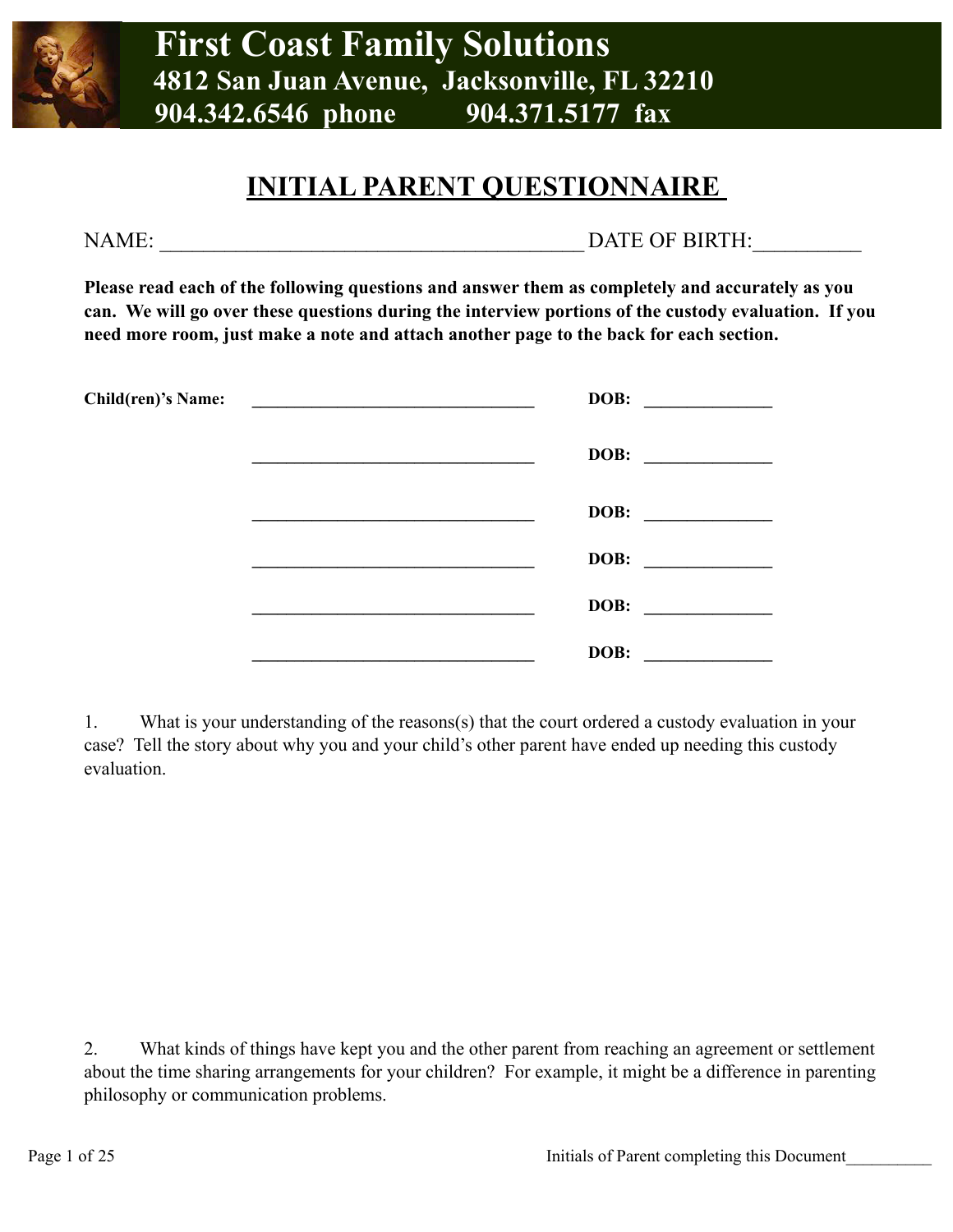3. If you could make the decision on your own, what would you like the time sharing and parenting plan to be? Why do you feel that this is the best plan? Please describe in detail, including dates, time blocks, transfer arrangements and the like.

4. What do you think the other parent would like the time sharing and parenting plan to be?

5. Would you expect the custody and time sharing plan to change as your child(ren) get older? In what ways?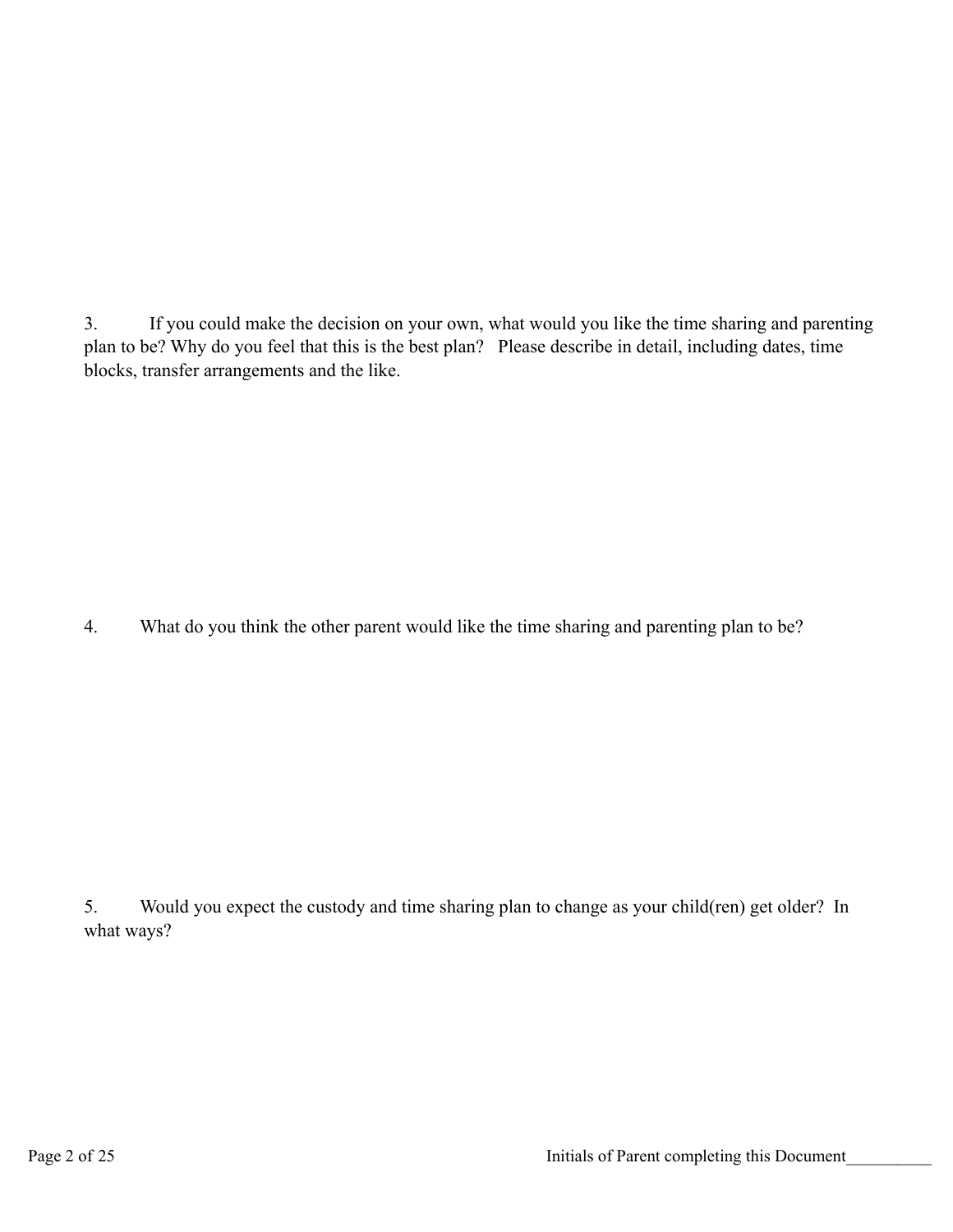6. Have you considered joint legal or physical custody in your case? Why or why not?

7. What are the temporary custody and visitation arrangements presently? Please describe in detail, including transportation arrangements in place.

8. How are these temporary arrangements working for you?

9. How do you think the existing temporary arrangements are working for the child(ren)?

- 10. When did these custody arrangements begin?
- 11. How did these temporary custody arrangements come about?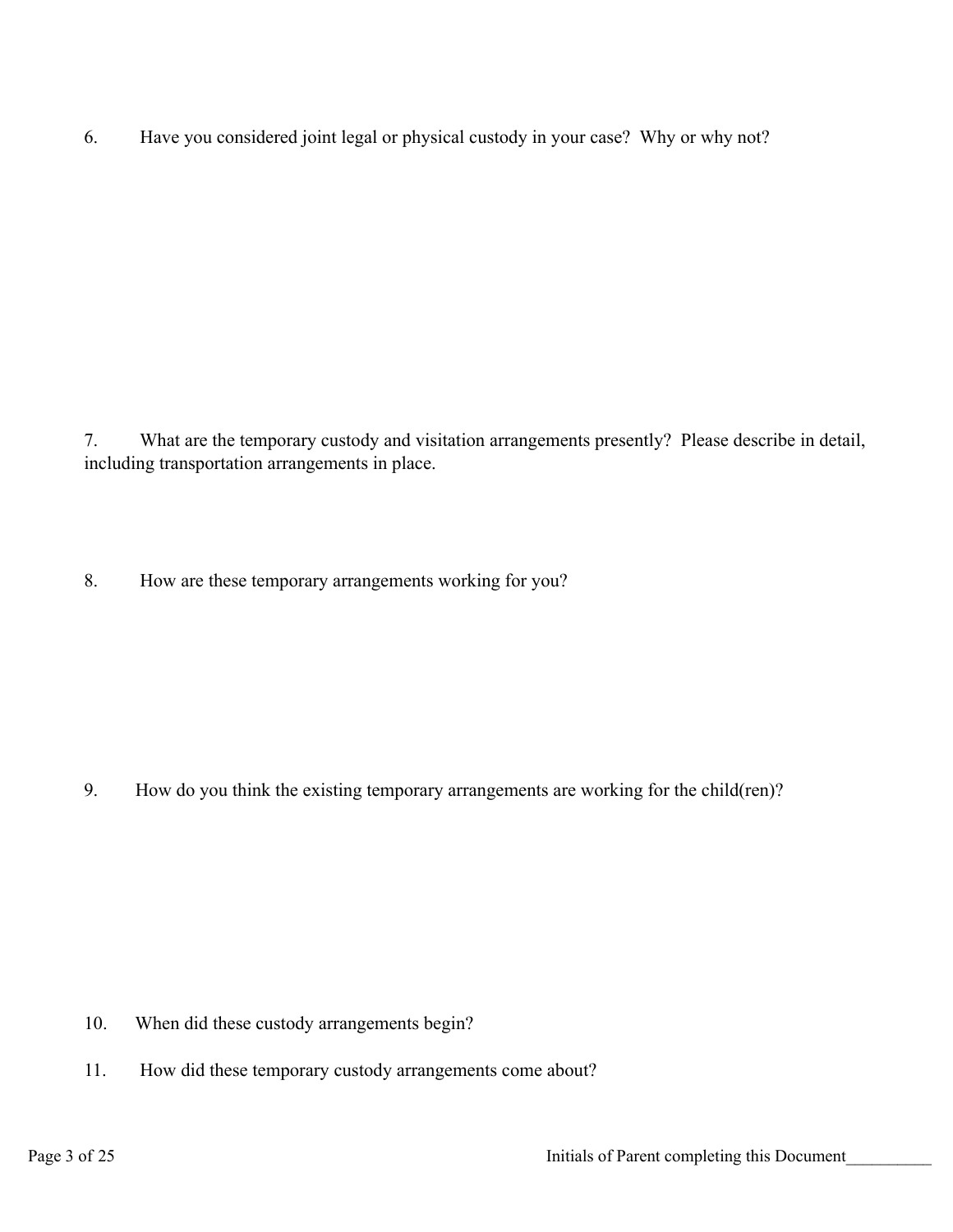12. What are your concerns about the other parent?

13. Do you have major concerns about the other parent in any of the following areas? Please provide examples of your concerns.

Substance Abuse?

Neglect of Children?

Physical Health?

Mental Health?

Depression?

Potential for Suicide?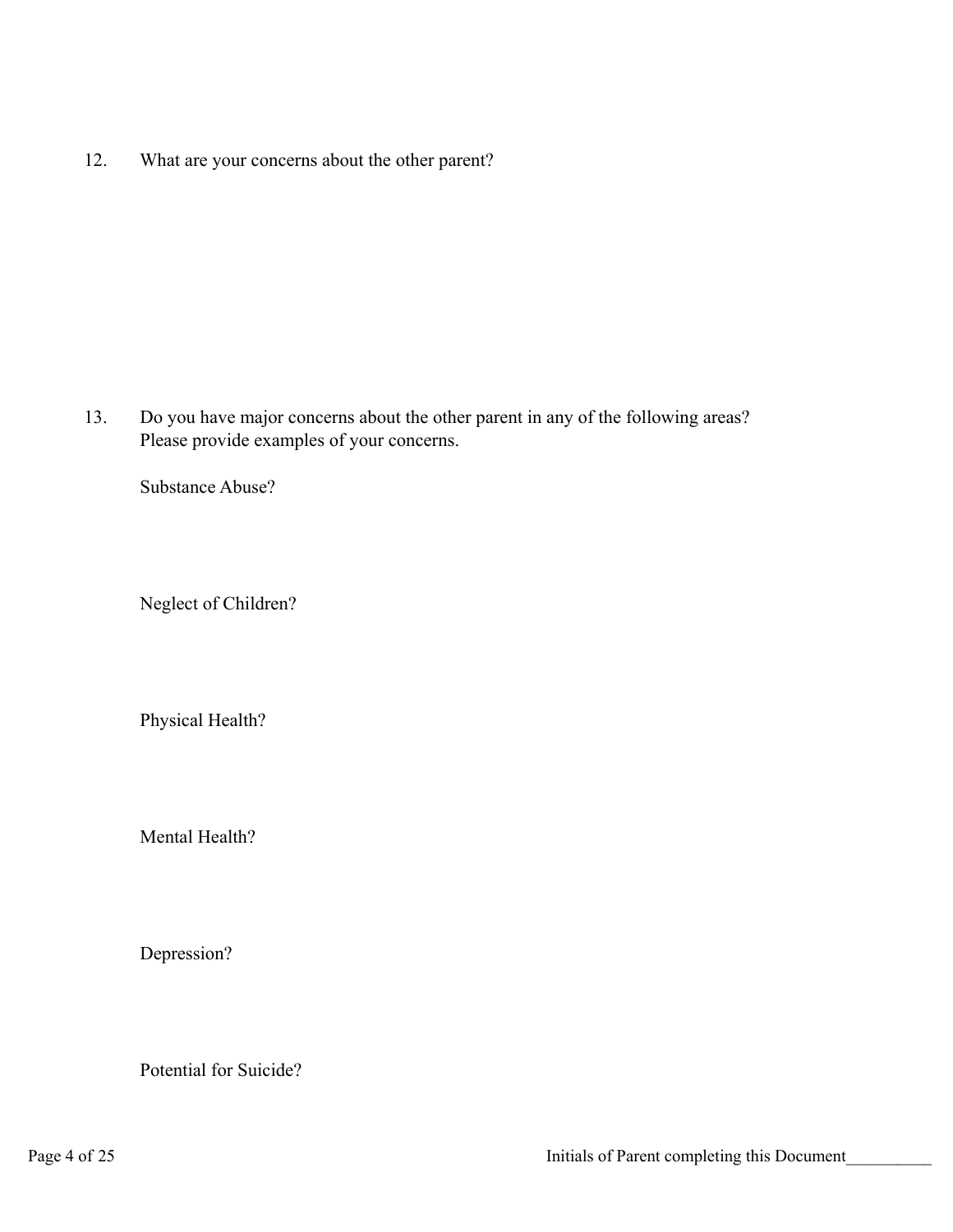Potential for Violence?

Emotional Abuse of Children?

Other?

14. What do you think are the other parent's concerns about you? Provide specific examples where you can.

15. Have you ever been involved in custody litigation before? When and Why?

| 16.          | When were you married or together?                                                           |  |  |  |  |
|--------------|----------------------------------------------------------------------------------------------|--|--|--|--|
|              | When did you physically separate?                                                            |  |  |  |  |
|              | Is your separation final?<br>If so, when? $\qquad \qquad$                                    |  |  |  |  |
| 17.          |                                                                                              |  |  |  |  |
| 18.          | When did you re-marry or move in with your partner?                                          |  |  |  |  |
|              | (If Cohabiting or Remarried) Does this person have children living in the home? How many and |  |  |  |  |
| Page 5 of 25 | Initials of Parent completing this Document                                                  |  |  |  |  |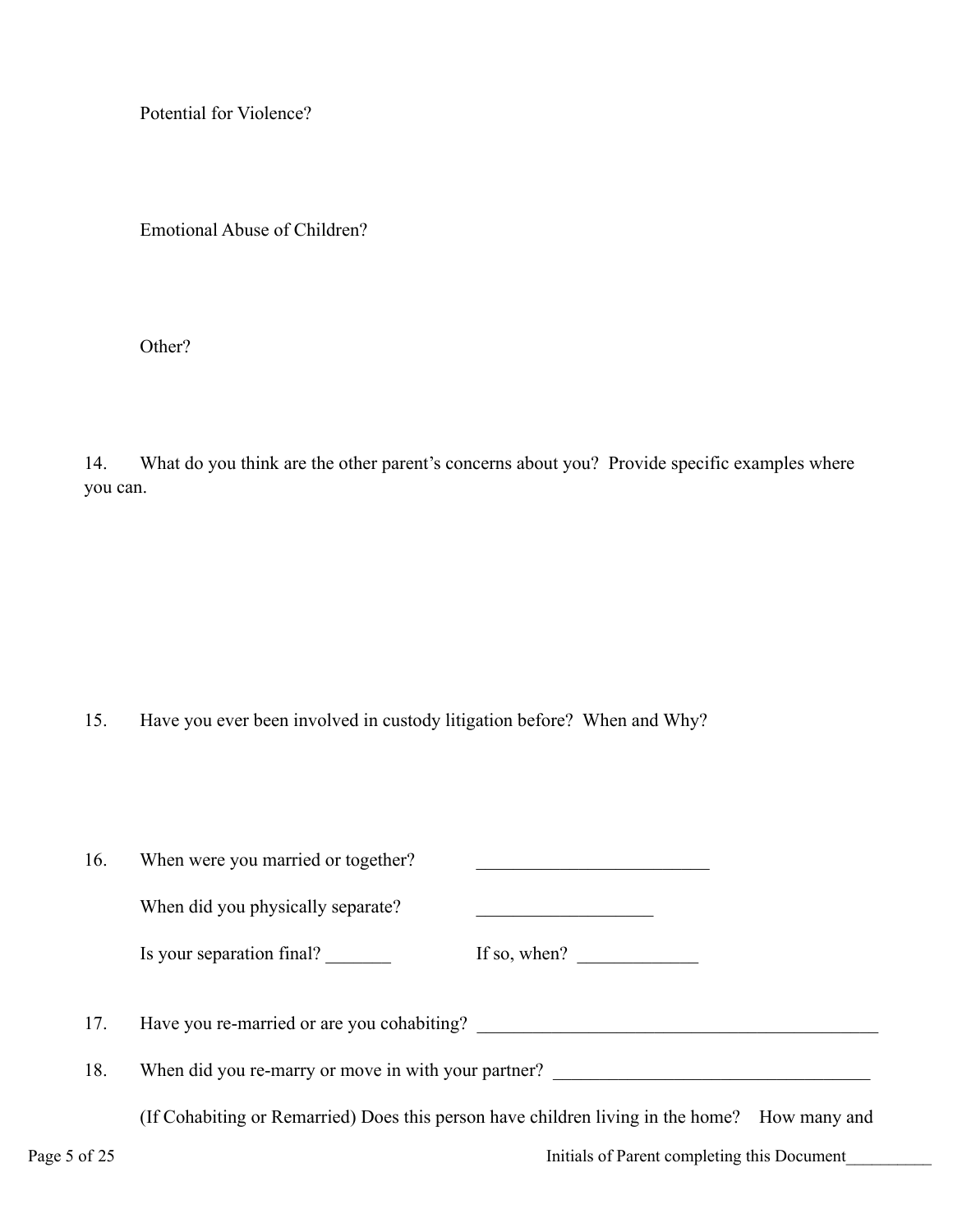19. Are you planning to move away from the area in the future? When and Why?

20. If you are planning to move, what plans will you make so that the children remain in contact with the other parent, or if you are moving without the children, what are your plans to keep in contact with them?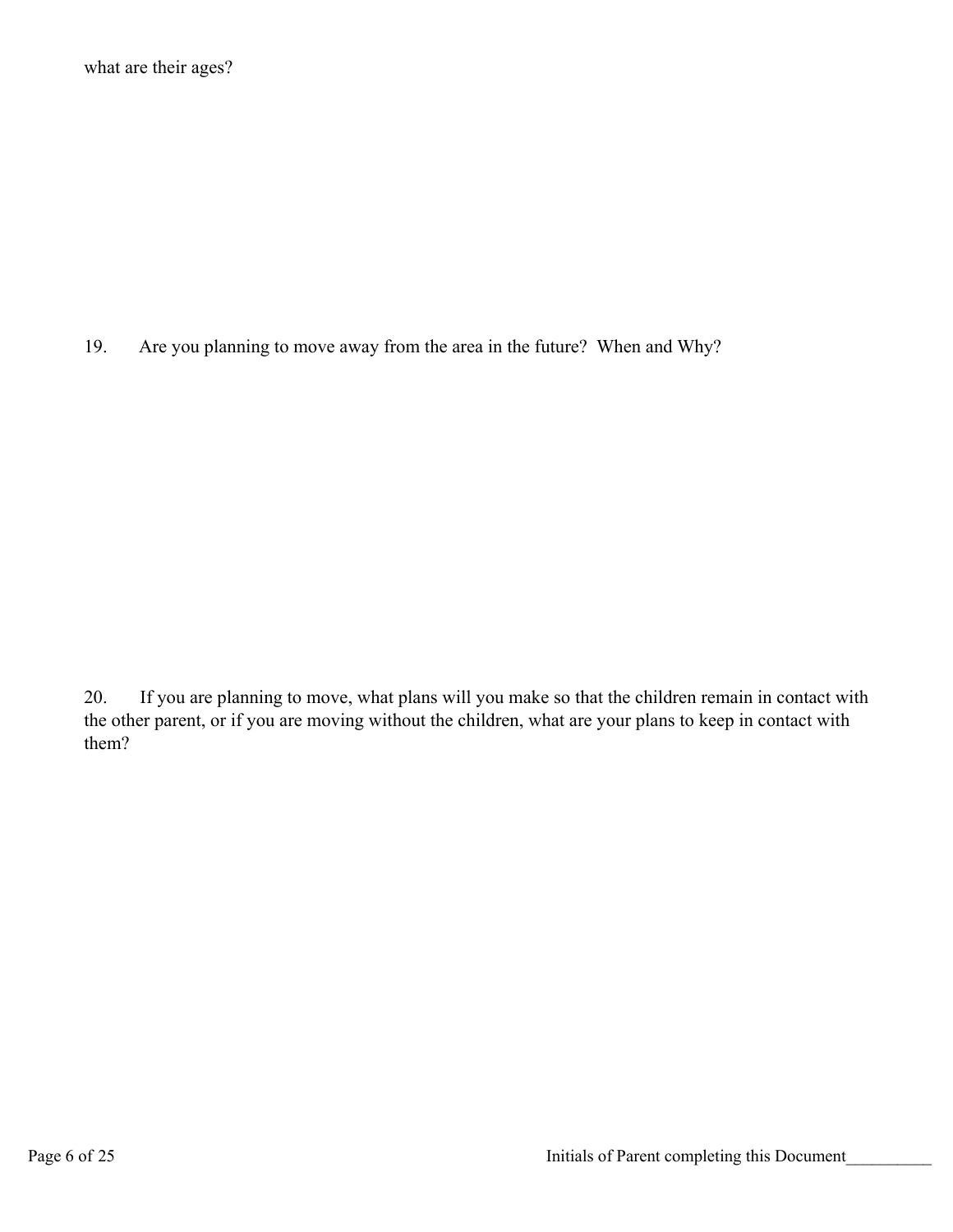## **PERSONAL HISTORY**

- 1. Where were you born?
- 2. Your father's name, occupation, age:
- 3. Your mother's name, occupation, age:

4. Describe the relationship that you currently have with each parent. How much contact do you have with each parent? What kinds of emotional or financial support do you receive from each parent? Is your relationship with either parent different now than it was when you were a child? If so, describe these differences.

5. Are your parents still married? Why or why not?

If separated, list any stepparents and stepsiblings.

6. Please list your siblings, their ages, marital status, and occupations: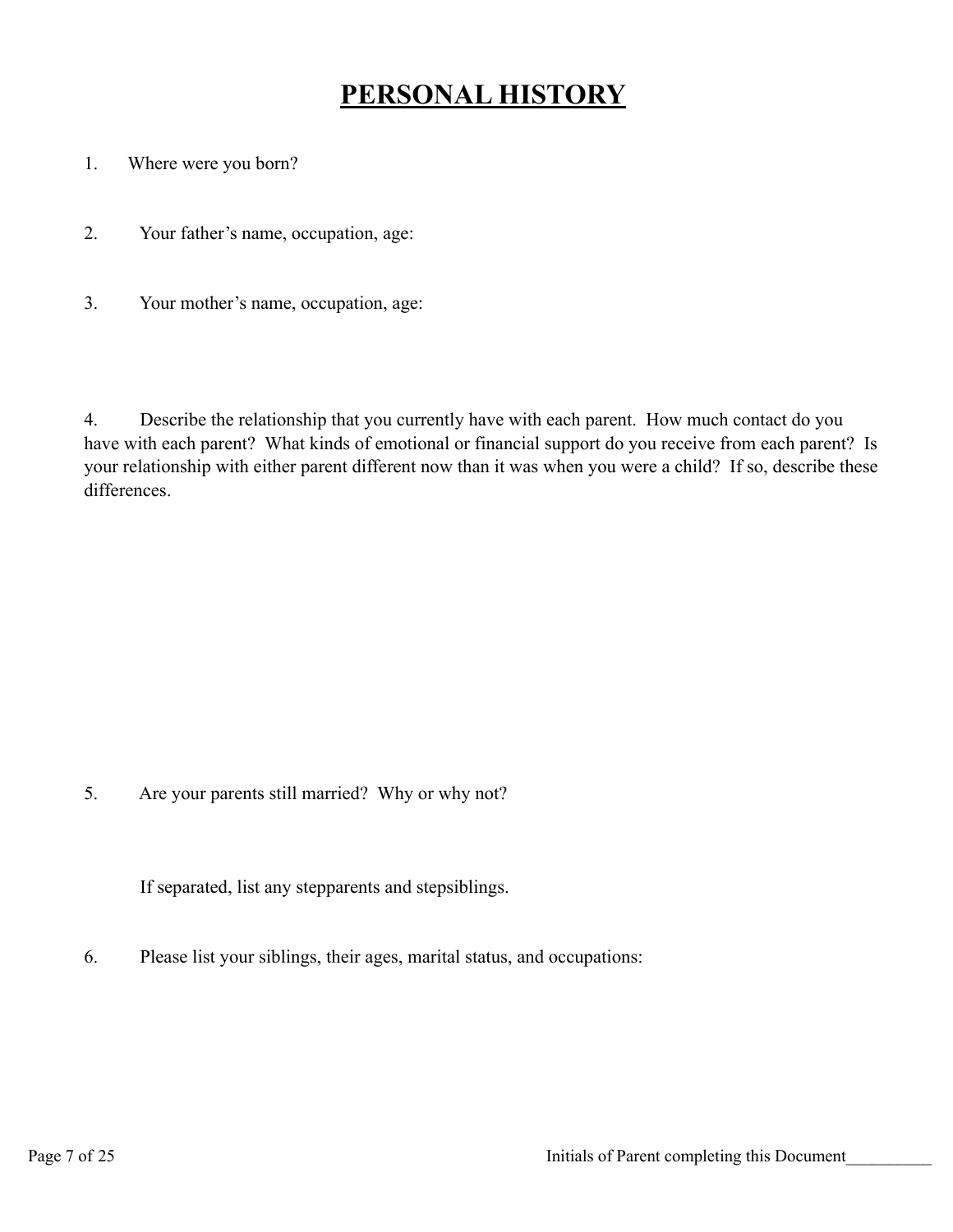- 7. What, if any, was your religious upbringing?
- 8. Has anyone in your family ever abused alcohol or drugs?
- 9. Has anyone in your family ever been arrested? Who and why?
- 10. Has anyone in your family experienced serious emotional problems? Who and why?

11. Has anyone in your family ever been accused of abuse of neglect of an adult or child? Who and why?

12. Please describe your educational history before the age of 18.

 What schools did you attend and when? If you changed schools (for example, had more than one school for elementary school), please explain why this was.

13. Did you enjoy elementary school, junior high and high school? Why or why not?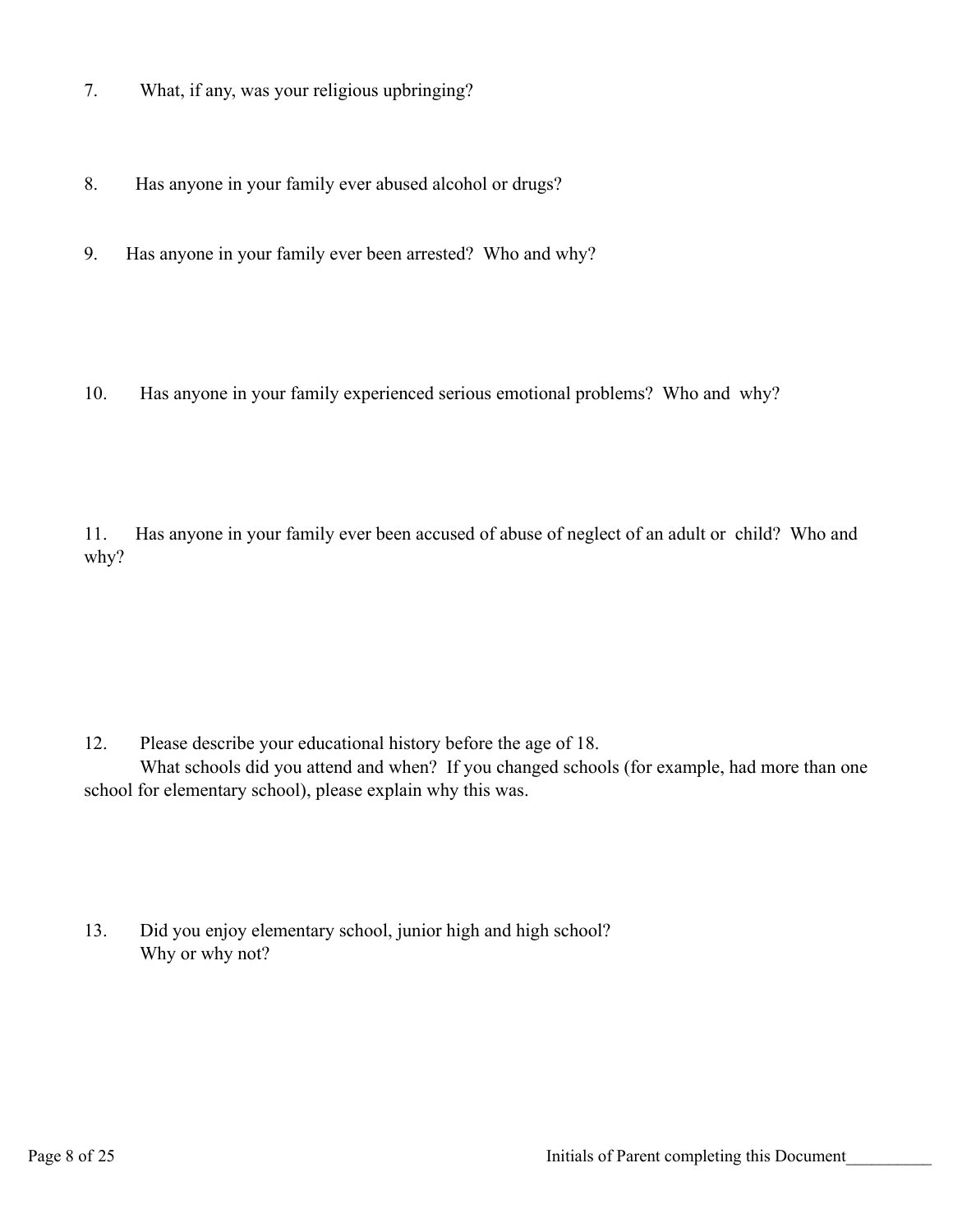- 14. What were your grades during elementary, junior high and high school?
- 15. In what kinds of extra-curricular activities did you participate?
- 16. Describe your social life during school.
- 17. Did you graduate from high school? When? When? GPA?

18. Describe any post-high school training you have had, degrees obtained and dates received.

19. Describe your work history. List your employment beginning with the most recent, backward for the past ten years, or since you left high school. Please list **supervisor and contact telephone numbers**  for jobs you have had in the past three years. Please explain your reasons for changing jobs. Continue on the back of this page.

A) Most Recent Job Title: Employment Dates: Duties:

> Reasons for Leaving: Supervisor and Contact Number:

B) Next Most Recent Job Title: Employment Dates: Duties:

> Reasons for Leaving: Supervisor and Contact Number:

C) Next Most Recent Job Title: Employment Dates: Duties: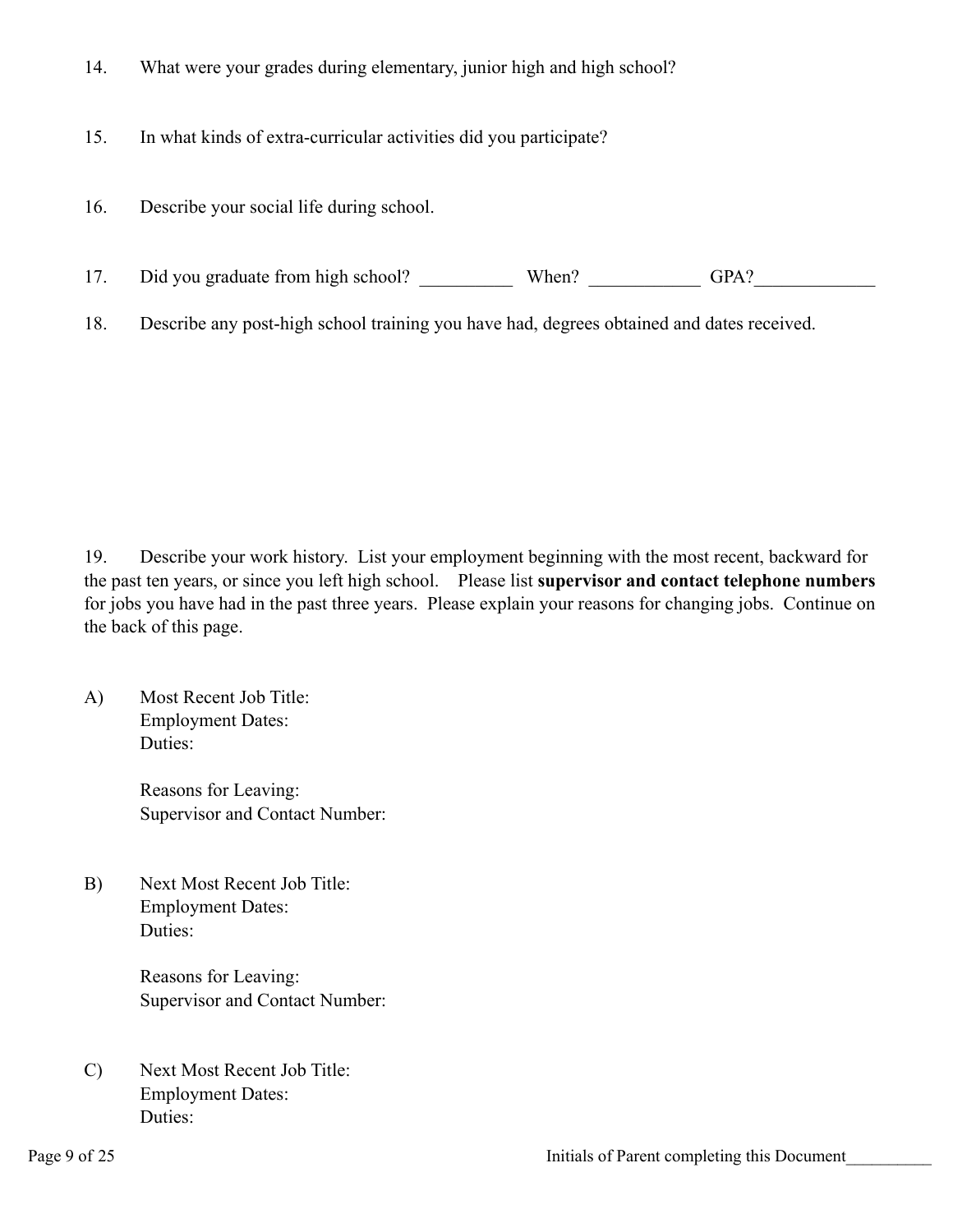Reasons for Leaving: Supervisor and Contact Number:

- 20. Have you ever been in the military? Dates of service? Discharge was honorable/dishonorable?
- 21. Have you ever been arrested?

Have you ever been convicted of a crime?

Please provide a comprehensive report of all arrests and convictions.

22. Do you have a religious affiliation? If so, please describe your church attendance.

- 23. Have you ever been investigated by a social service agency (DCFS)? When and why? Please provide all necessary releases for DCFS.
- 24. How much alcohol do you drink? How frequently?
- 25. Do you use or have you ever experimented with illicit drugs, such as marijuana or cocaine?
- 26. Do you have any health problems? Please describe.
- 27. Have you ever had a head injury?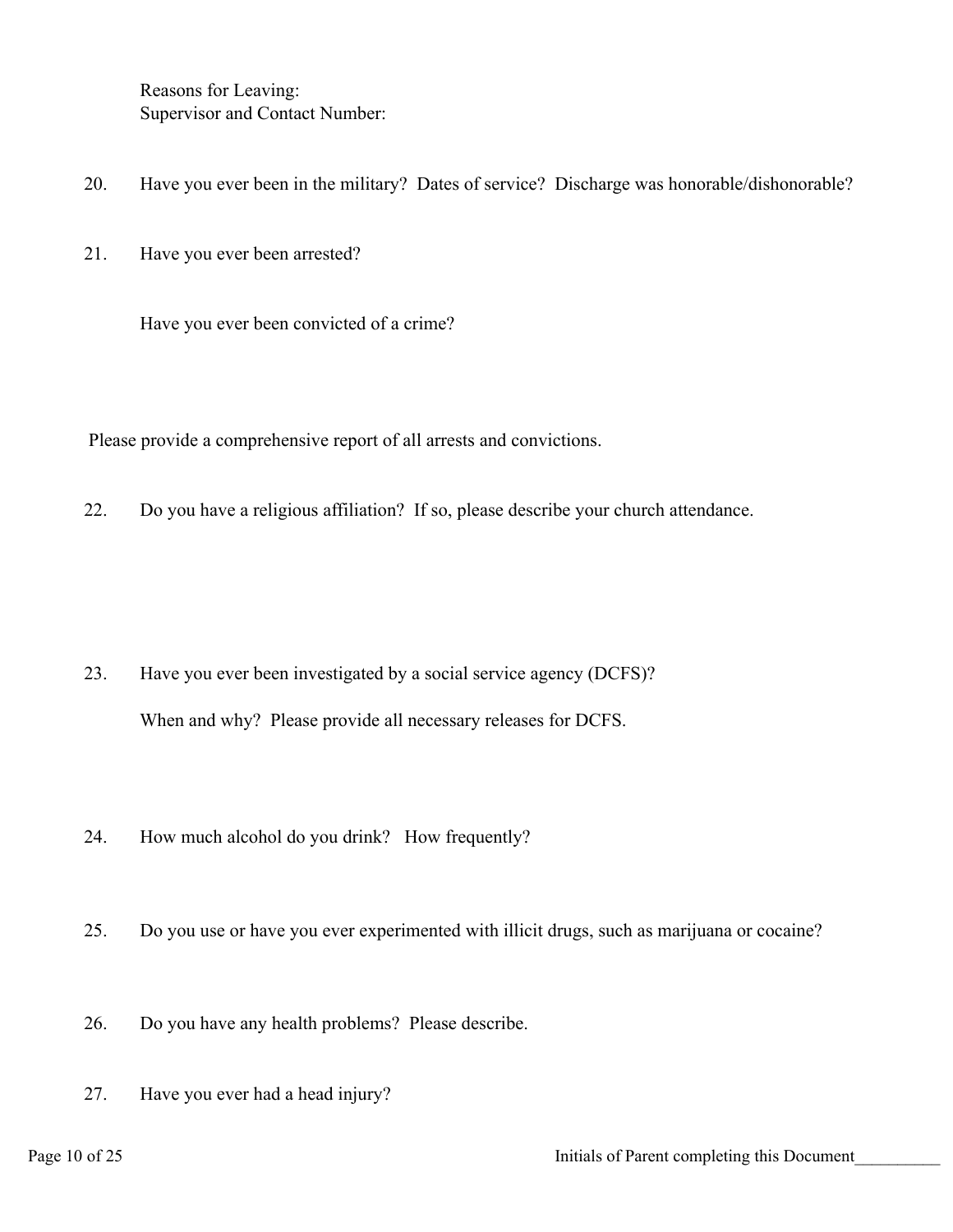28. Are you under a doctor's care for anything? If so, please list your physician's name, address and telephone number.

29. Are you taking any prescribed medications? What are they?

30. Have you ever seen a counselor or psychotherapist?

If so**, list the name, address and telephone number of the counselor**, the approximate date when you received therapy, and why.

31.Have the children ever received counseling or psychotherapy, either from the school or privately? If so, **list the name, address and telephone number of all counselors,** the approximate dates of treatment and why the children were seen.

32. List the children's pediatrician and dentist, their names, telephone numbers and addresses. When were their last appointments with each?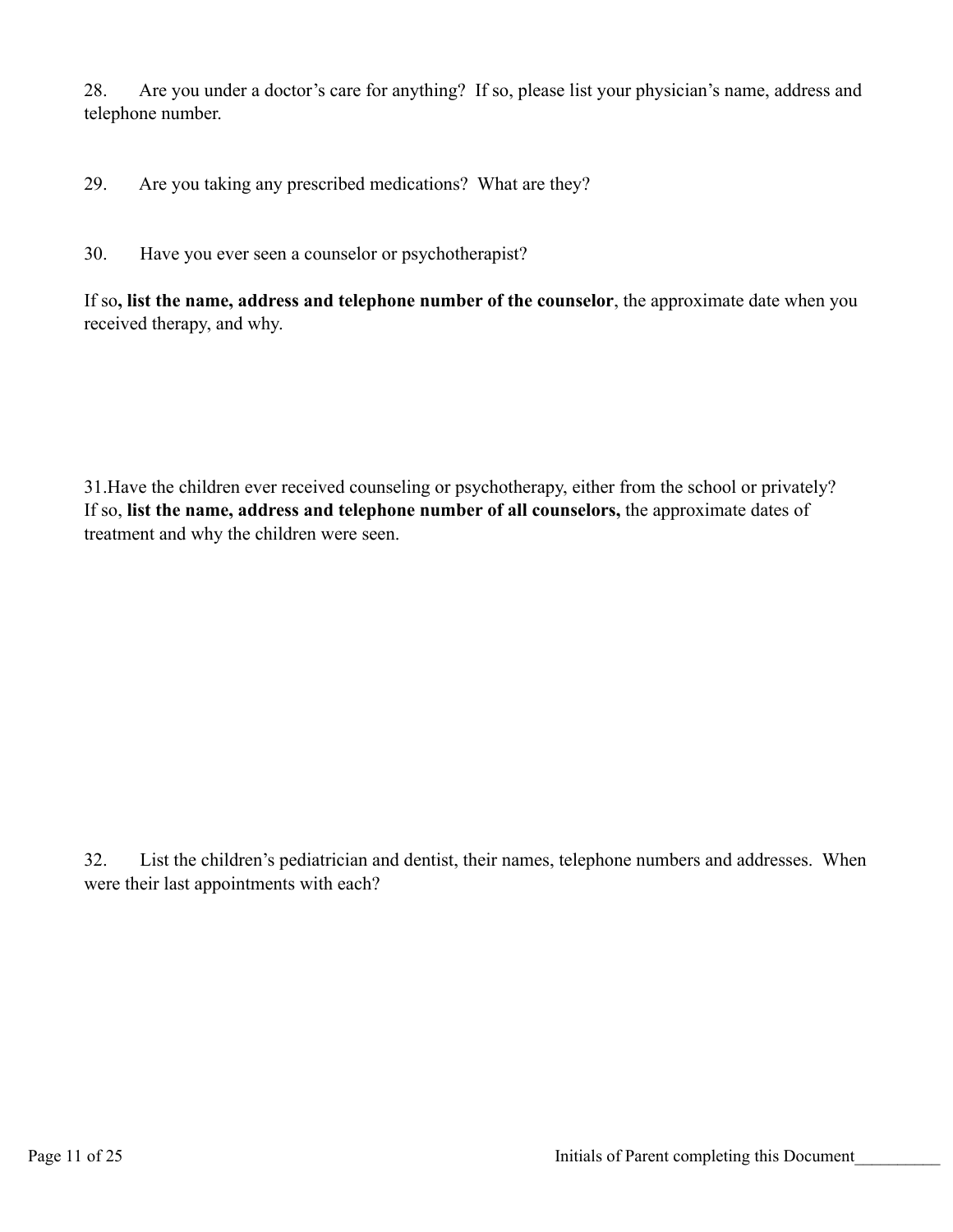## **FAMILY HISTORY**

1. Had you been married before this most recent marriage/relationship?

If so, please describe that relationship or relationships, including dates of marriage, names of ex-spouses and reasons for separation. Also include a list of any children from the previous marriage(s) and the location and /or status of those children.

2. Where did you meet your most recent marital partner? What attracted you about this person? How did your relationship develop?

3. How long did you date before cohabiting or getting married?

4. How did you decide to get married/cohabitate/produce a child? Was one person more interested in pursuing marriage than another?

5. How many physical moves were there during the marriage and after the marital separation? List approximate dates of residences, as well as former addresses.

6. What kinds of financial stresses did you experience in the marriage?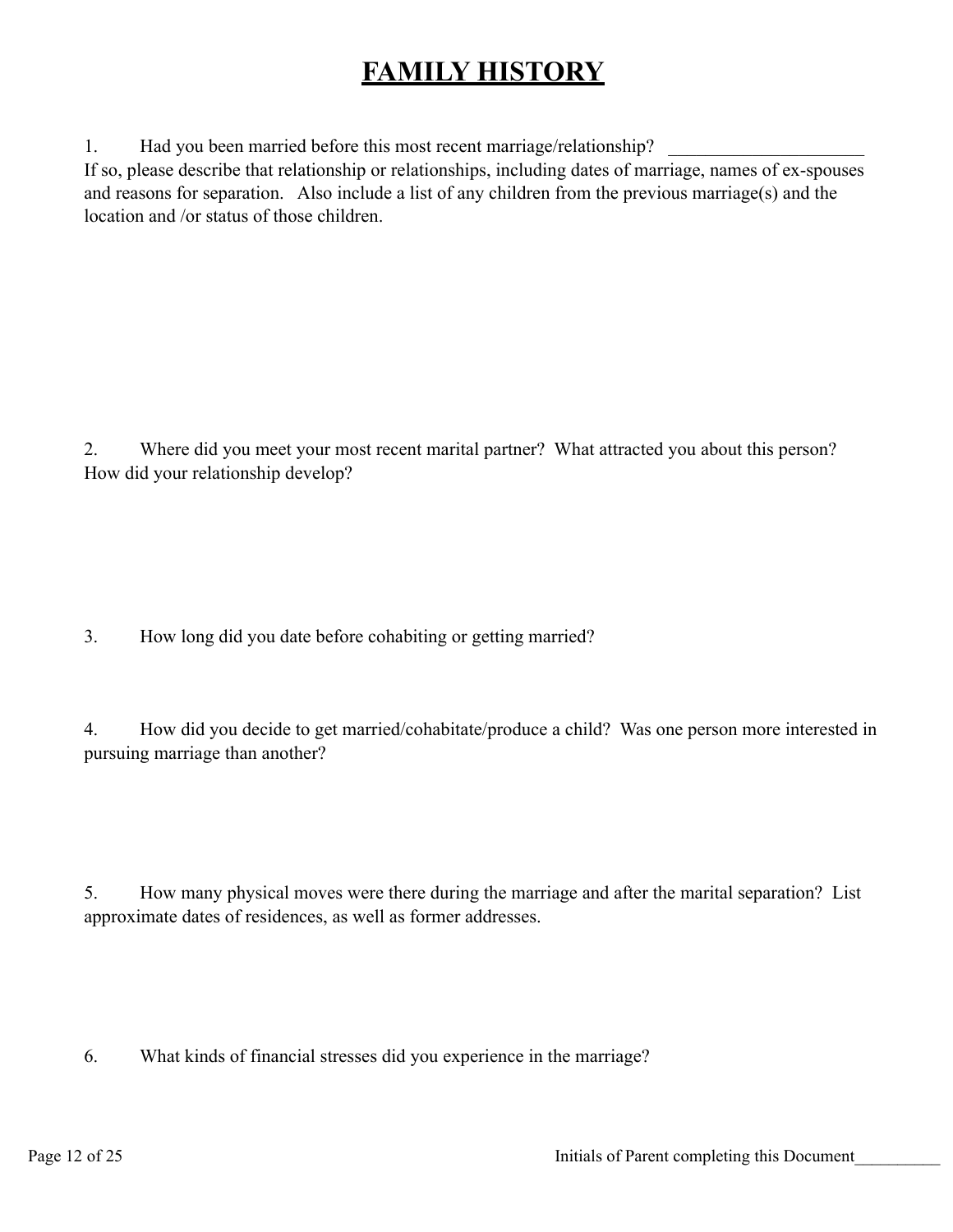7. How were your finances managed?

Who paid bills?

How were major financial decisions made?

8. What was the family's total income at the time of separation?

Father's monthly income at that time:

Mother's monthly income at that time:

9. What is your total monthly income now, and from what sources (e.g. child support, alimony, job, help from extended family, etc.)

10. Describe your residence – do you own your home? Are you renting? Are you living with friends or family, etc.? Where do the children sleep when they are with you?

- 11. What was the happiest time in your relationship?
- 12. What kinds of things did you disagree about during the relationship?
- 13. How were those disagreements handled and resolved?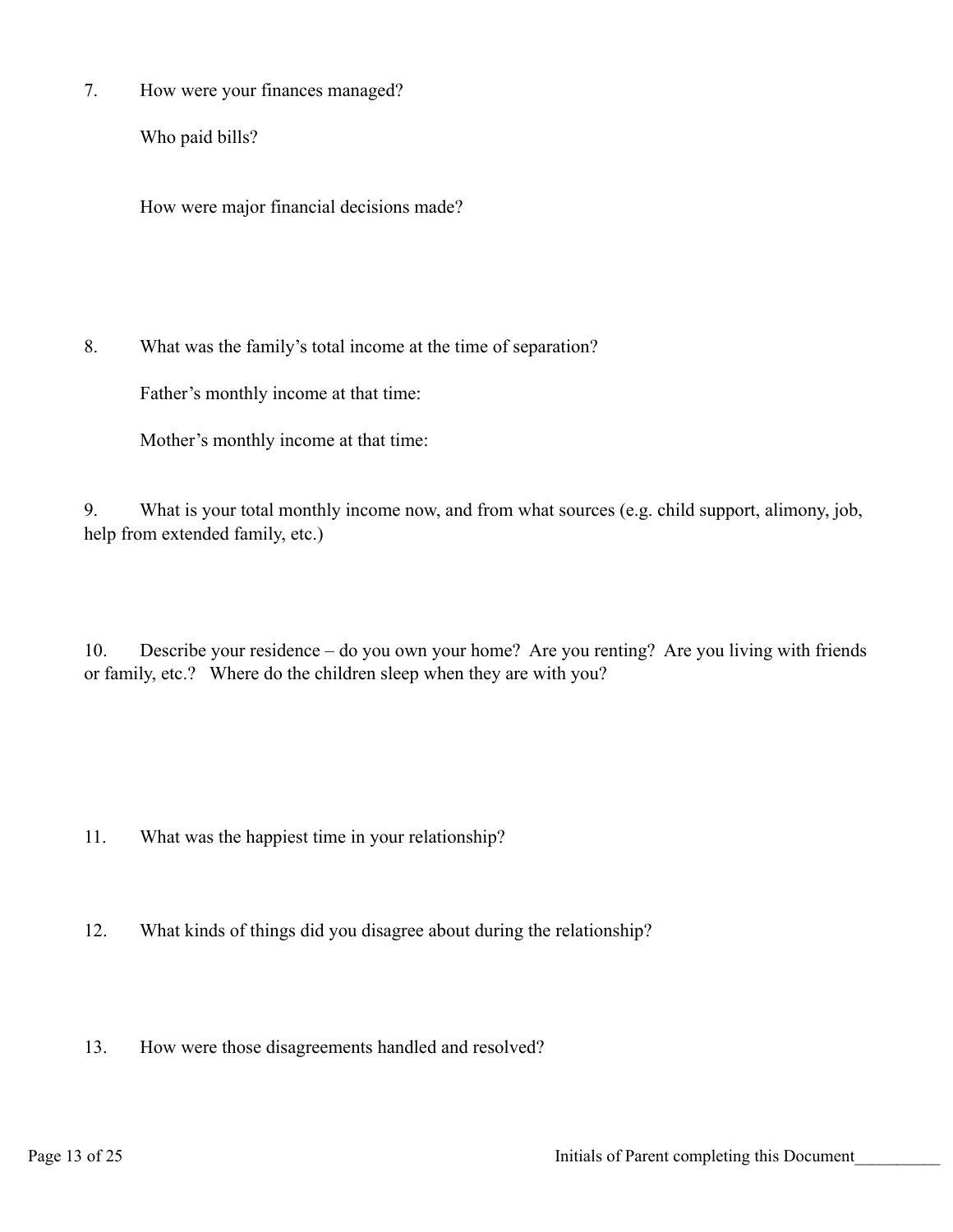14. How far would the disagreements escalate? How would the disagreements end?

15. Was there:

Pushing or Shoving? \_\_\_\_\_\_\_\_\_\_\_ Throwing things? \_\_\_\_\_\_\_\_\_\_ Slapping? Punching? Other?

16. Were the police ever called or involved in your domestic disputes? If so, list dates and results of that police intervention. You will also need to provide copies of all police reports.

17. Were there any witnesses to violent domestic disputes, including the children?

18. Did anyone in the family have any major medical problems during the relationship?

19. Were there difficulties with extra-marital affairs during the relationship?

20. Were there disputes around the children, such as discipline, rules, and the like?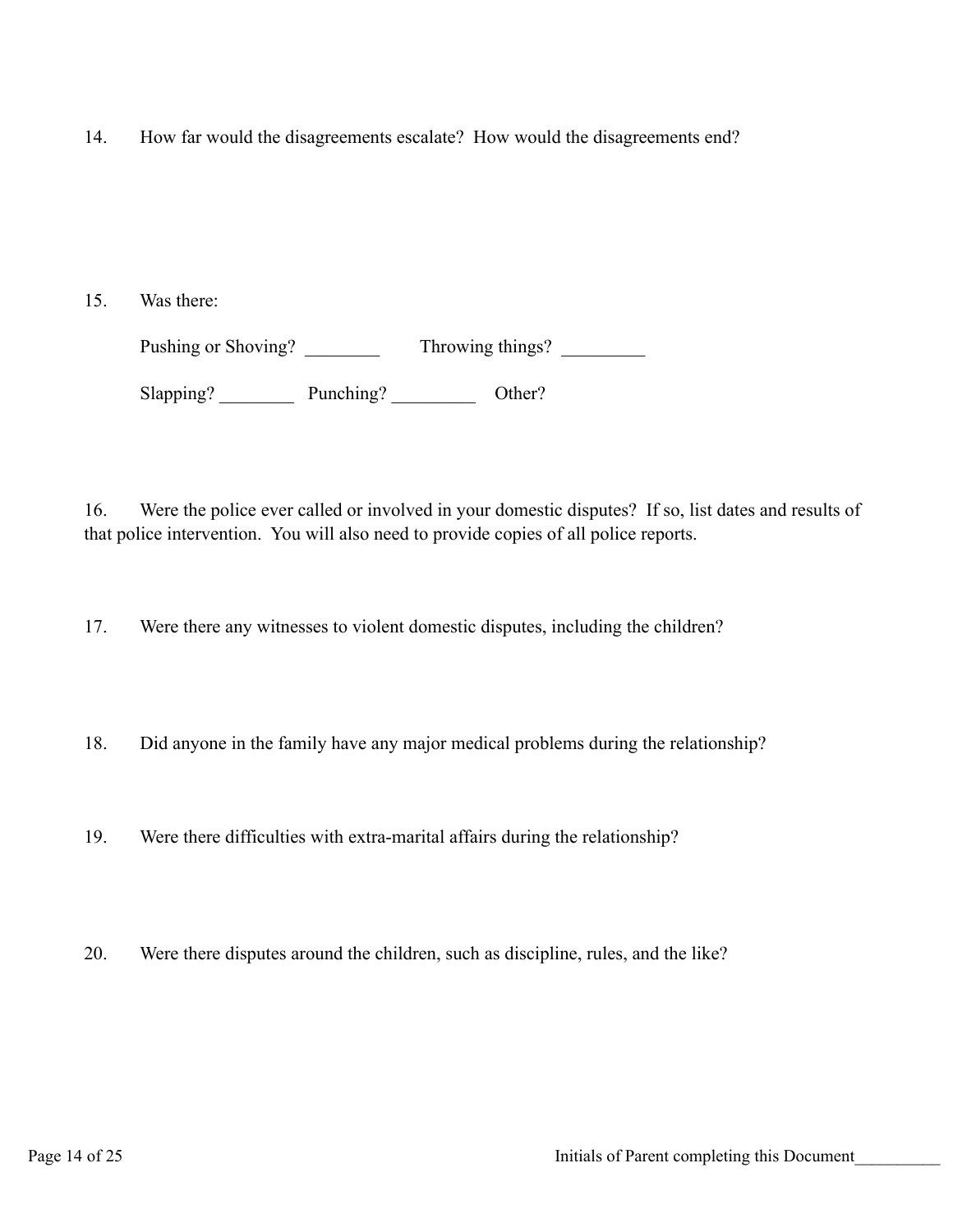21. What are the factors that brought the relationship to an end?

22. What things did YOU do that made relationship matters more difficult?

23. What things have you done or are you doing currently during this divorce/custody action, than has increased the tension between you and your former spouse?

24. What are the things that your former spouse does which makes communication and resolution of the divorce and custody matters more difficult?

25. Are you currently dating? If so, describe whom you are dating, the nature of the relationship, the amount of contact and the children's relationship with that person.

26. Are you remarried or planning to remarry? If so, please describe the development of that relationship and history. Please describe the relationship between your new spouse and the children.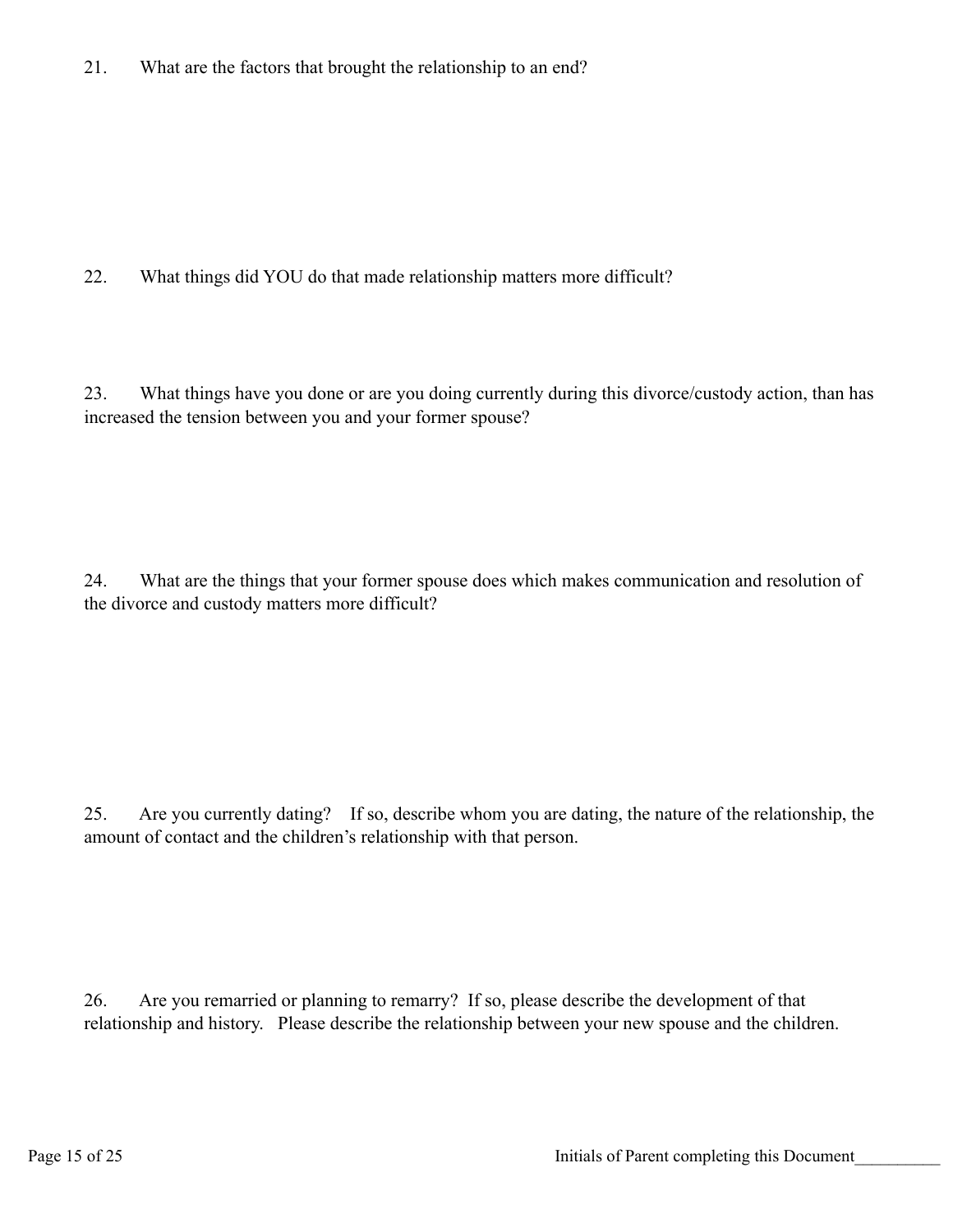## **PARENTING HISTORY SECTION**

1. How did you and your partner decide to have each child? Did the mother and father attend prenatal appointments? Who was present at the child's birth?

2. What was the work/child care plan for each child during the first three months of life?

3. Who took care of each child during the first three years of life? Were the children ever taken care of by someone other than the natural parents during this time? If so, who was that person, and what was the child care plan for each child? **Please provide names and contact information for all caregivers of the children.**

4. What is the current childcare or supervision plan for the children both during the school year and when the children are on holiday breaks?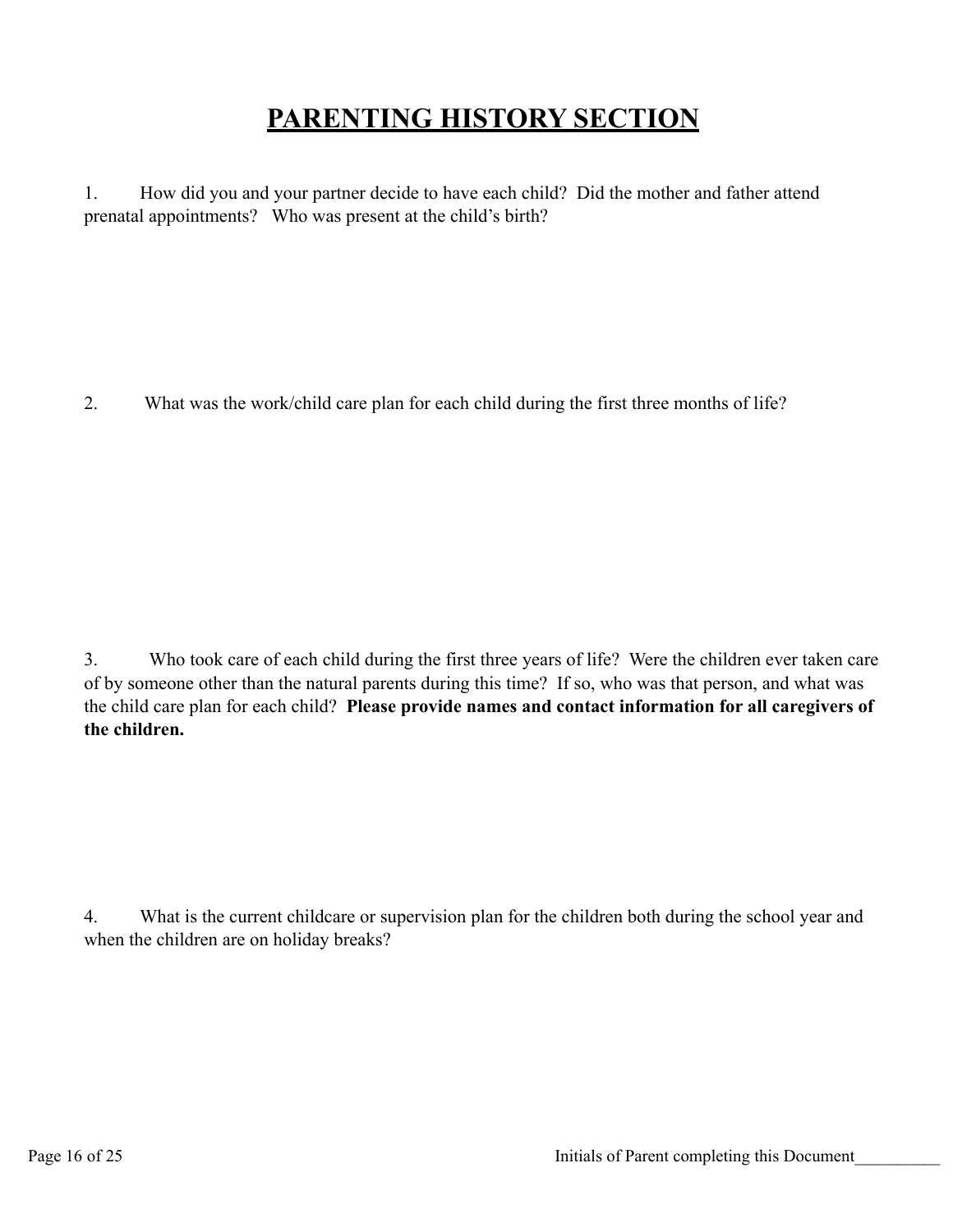5. Which parent provided the most direct care (bathing, feeding, getting up at night, etc.) during the first three years of the child's life? Please describe your involvement in these matters.

6. How would the other parent answer the above question?

7. Does the child or children have any history of serious physical illness? Hospitalization? Is any child under the regular care of a physician for any illness?

| Children's MD       | Telephone number: |  |
|---------------------|-------------------|--|
| Children's Dentist: | Telephone number: |  |

8. Who takes the child to the physician and dentist?

9. When was the last time each child was seen by the physician and dentist?

10. Who maintains health insurance on the children? Has this insurance ever lapsed? Does each parent have access to the children's health insurance information?

12.What are each child's extra curricular activities? Please list the schedule of these activities as well as names and contact telephone numbers for coaches, piano teachers and the like.

13. Who takes the children to their extra curricular activities? Who pays for the extra-curricular activities? How is the choice of a child's extra-curricular activities decided? Have extra-curricular activities ever interfered with the other's parent's time with the children? In what way?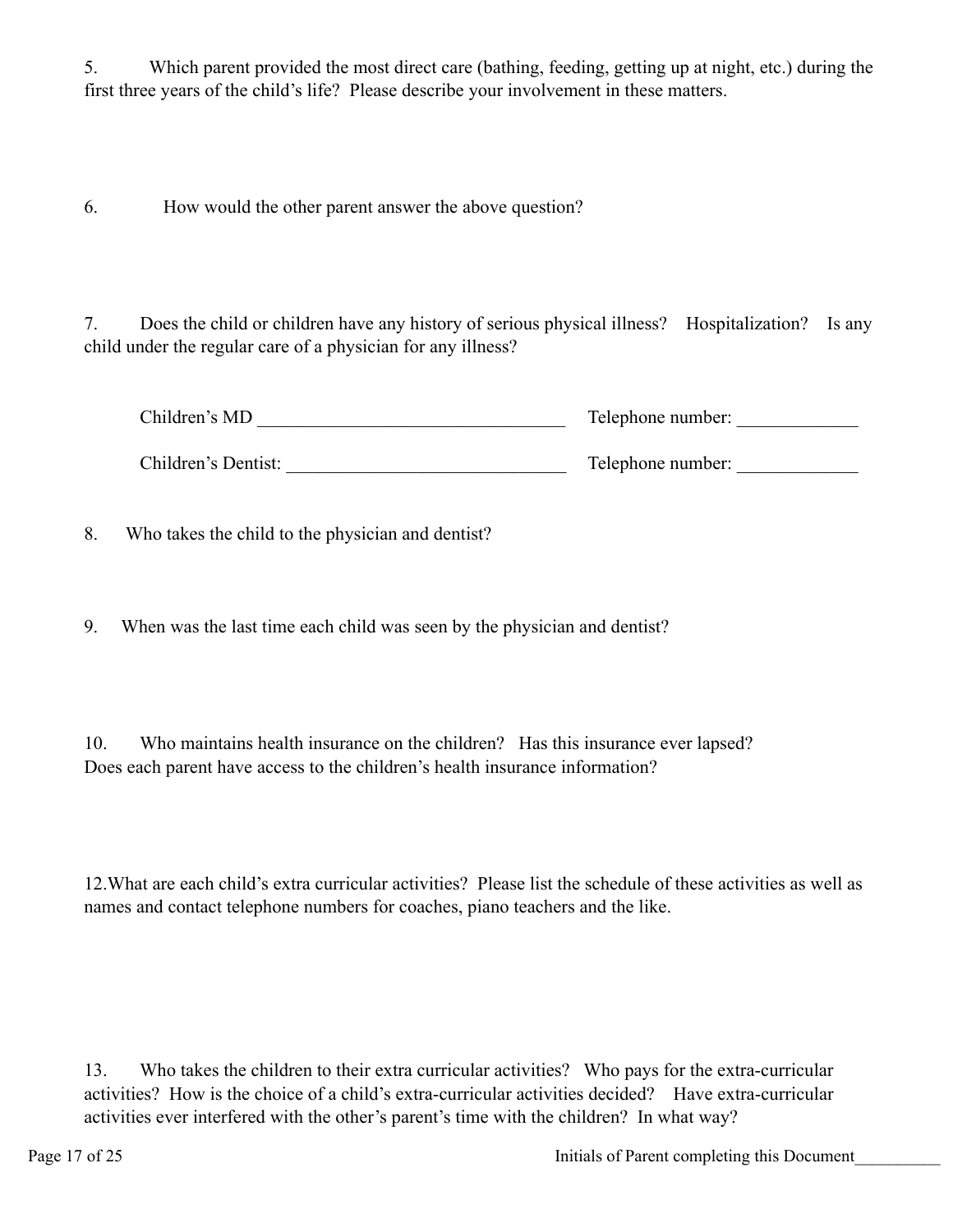14.List the child's school, and teachers for the past two years. **Please provide complete contact information (address and telephone numbers) for these teachers.**

15.What are each child's best and worst academic subjects?

16. What kinds of parent involvement in the school has each parent had? For example, is the parent a member of the PTA? Does each parent attend Parent-Teacher Conferences? Has the parent ever volunteered for a field trip or in the child's classroom?

17. Do the teachers know about the current custody dispute? What have you told them?

18. Who is your child's best friend or friends?

| 19. |                      | Describe your child's play patterns with these friends. Is your child bullied? |                 |             |  |
|-----|----------------------|--------------------------------------------------------------------------------|-----------------|-------------|--|
|     | Is your child bossy? | Submissive?                                                                    | A "Ringleader"? | A follower? |  |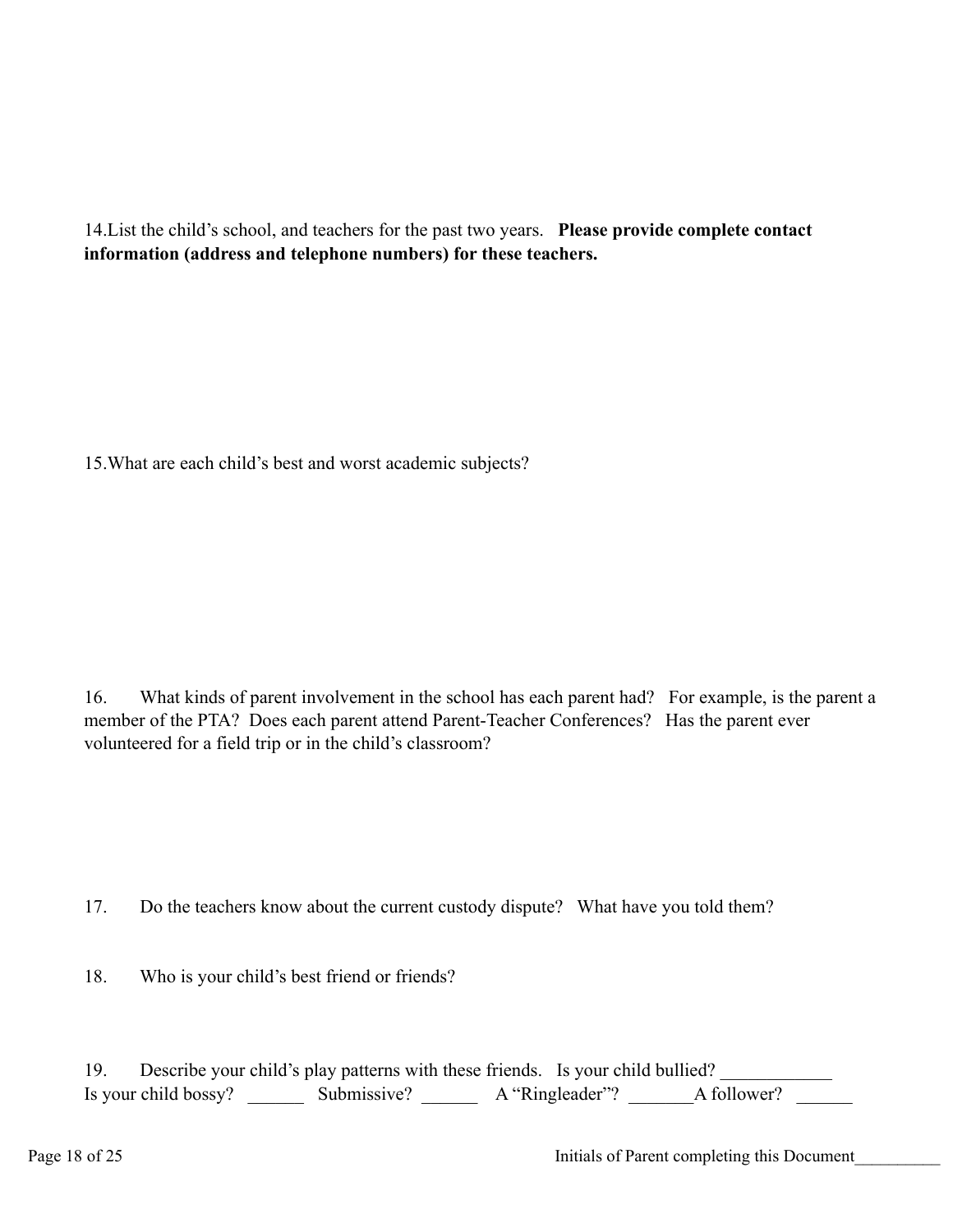20. If siblings are present, describe the intersibling relationships between the children. Who is closest to whom? Who fights most with whom? Who is jealous of whom?

21. What is the typical family routine on a weekday or school day when you are with the children? Begin with the time the children awaken until they go to sleep.

22. Describe the typical routine when your child is with you on a weekend or holiday.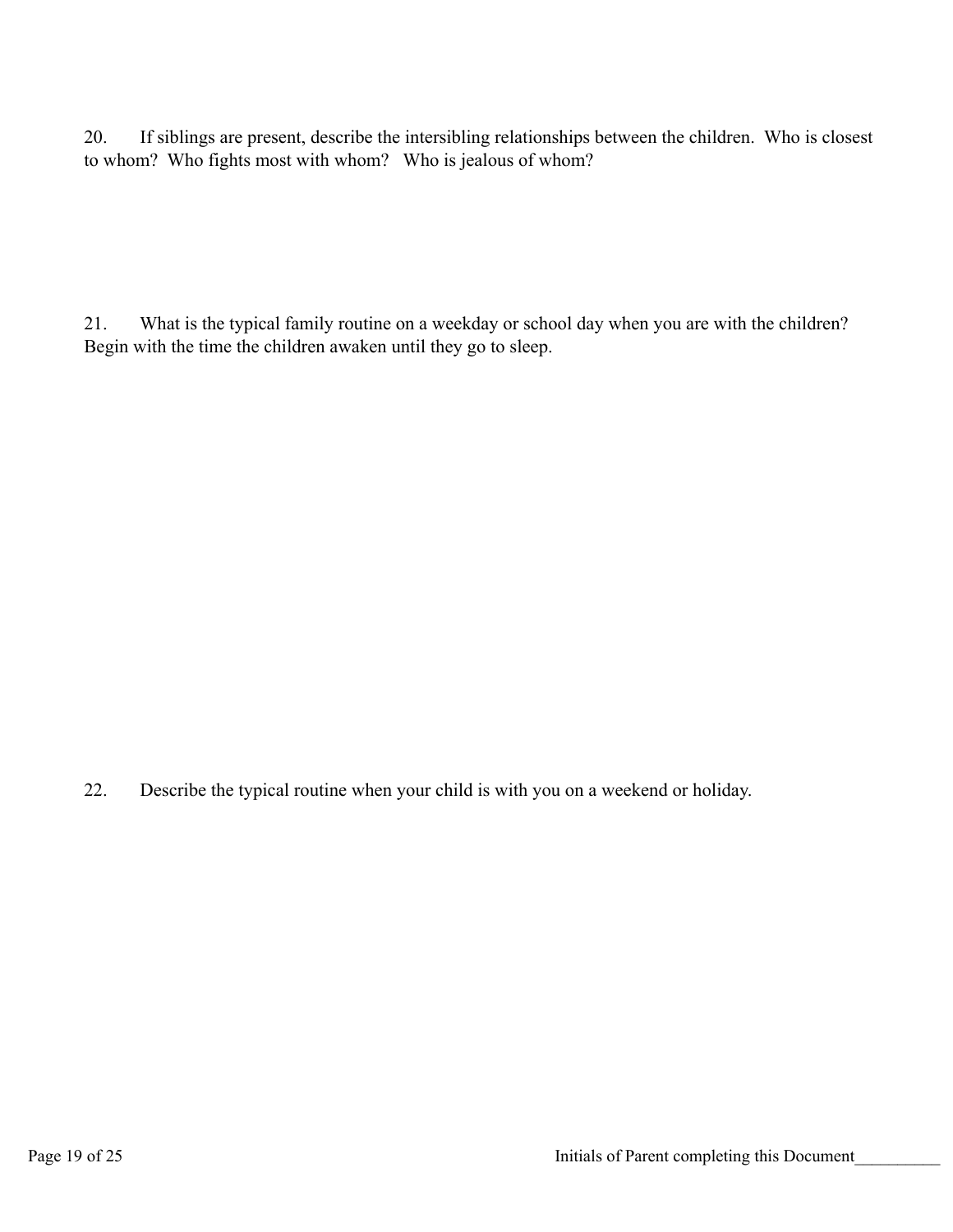23. What are your basic family rules? Are there rules for watching TV? Eating? Playing with friends?

24. Do the children have regular chores or duties? What are they? Do they have chores or duties at the home of the other parent?

25. How do you get the children to do homework or chores?

26. Do you use rewards for good behavior? In what way? When and how?

27. What situations arise with each child that would require you to use discipline?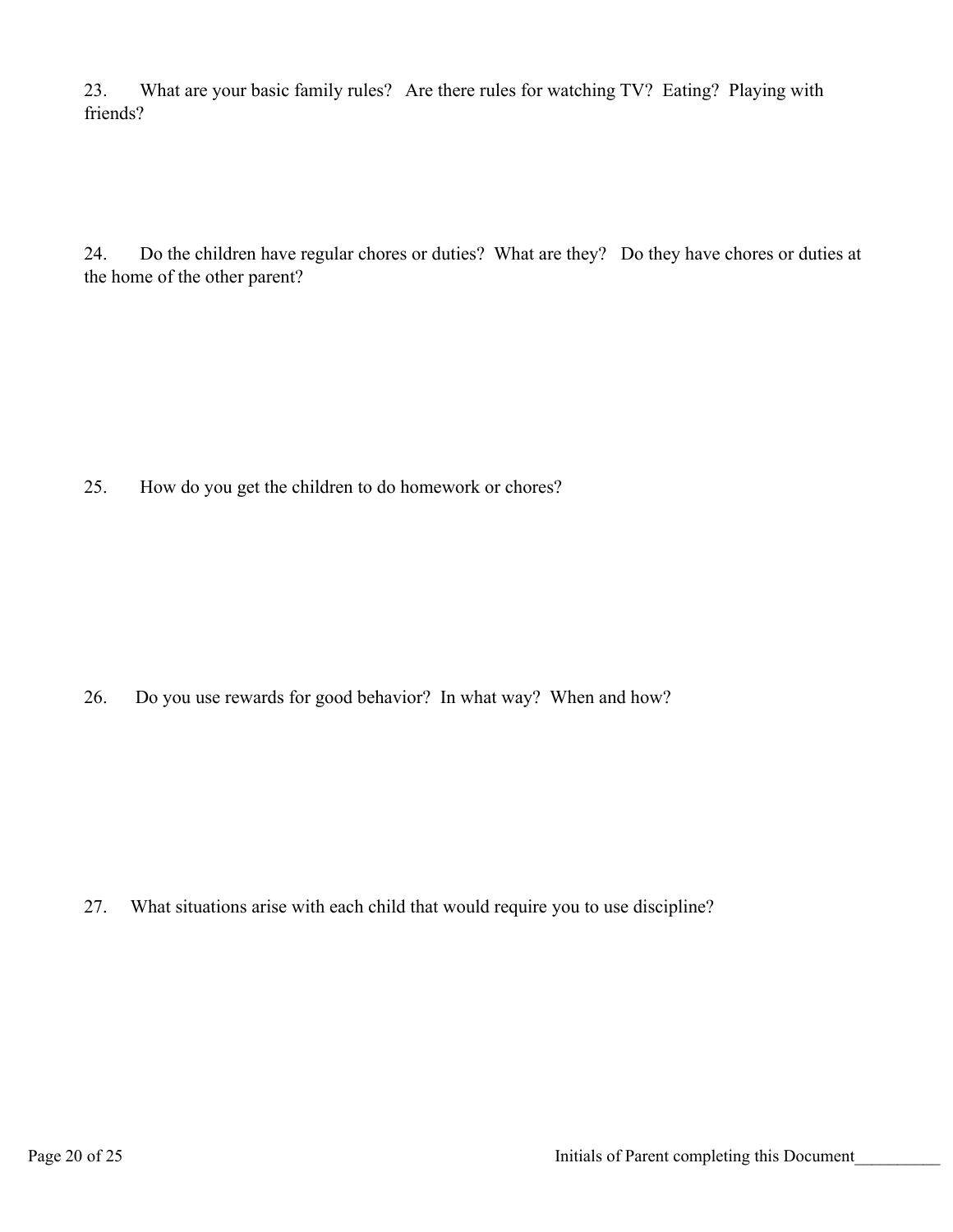28. Have there been any recurring discipline problems? Please describe them.

29.What kinds of discipline do you use?

30.What parenting and/or discipline techniques seem to work best with each child? What kind of discipline technique "backfires" with each child?

31.Do you and the other parent share similar philosophies about parenting style and discipline? If not, what are the differences? Do you see any differences as problematic for your child?

32.Please describe how the children were disciplined during the marriage and which parent did most of the discipline.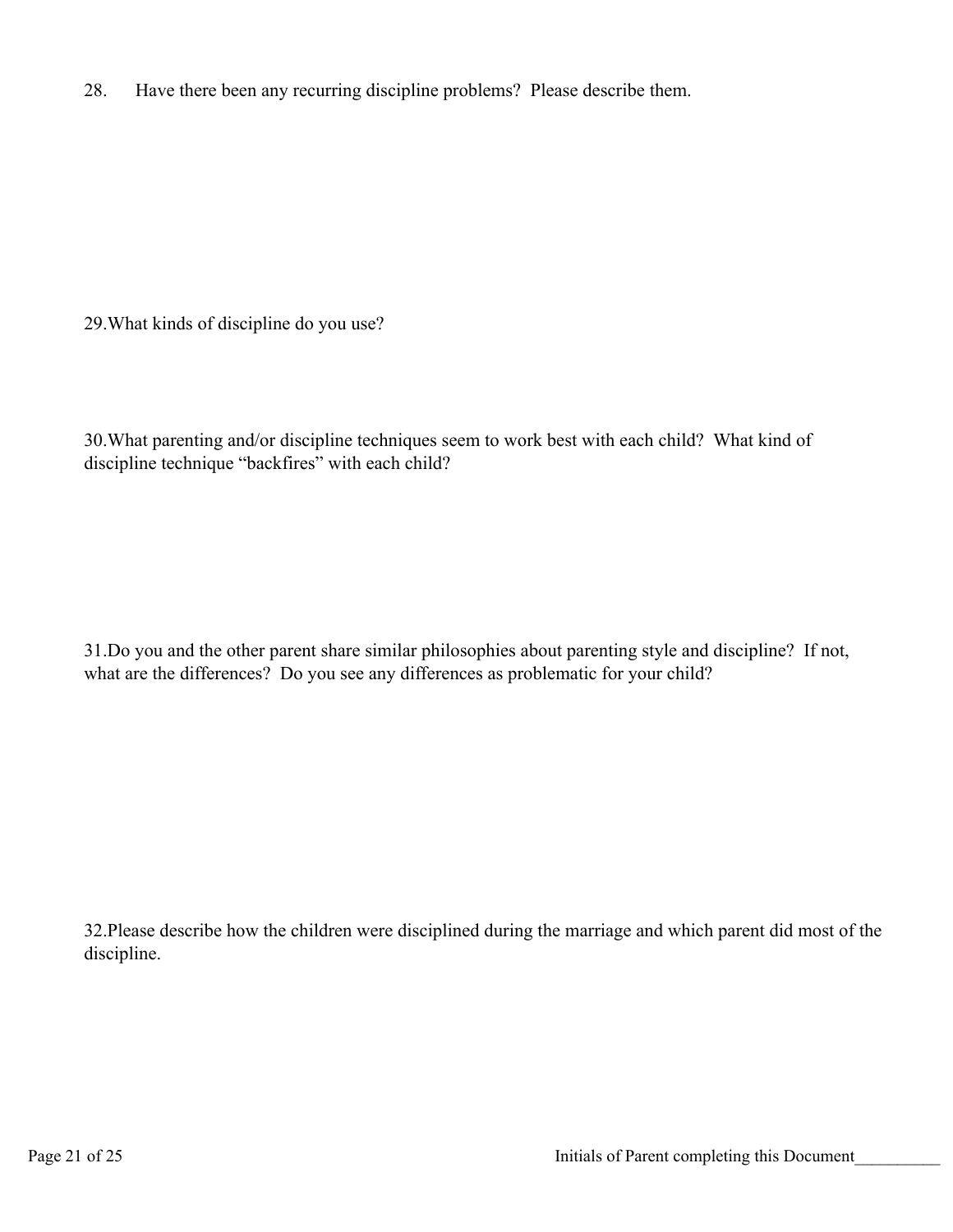33. Does the child come to you with problems? What kind of things do you talk about with your child?

- 34. How did each child react to the divorce or separation? What have you noticed?
- 35. What have you told each child about the divorce?

36. What have you told each child about the custody evaluation?

37. Describe the relationship between each child and the other parent? Are they emotionally close? Does the child miss the parent when they are not present?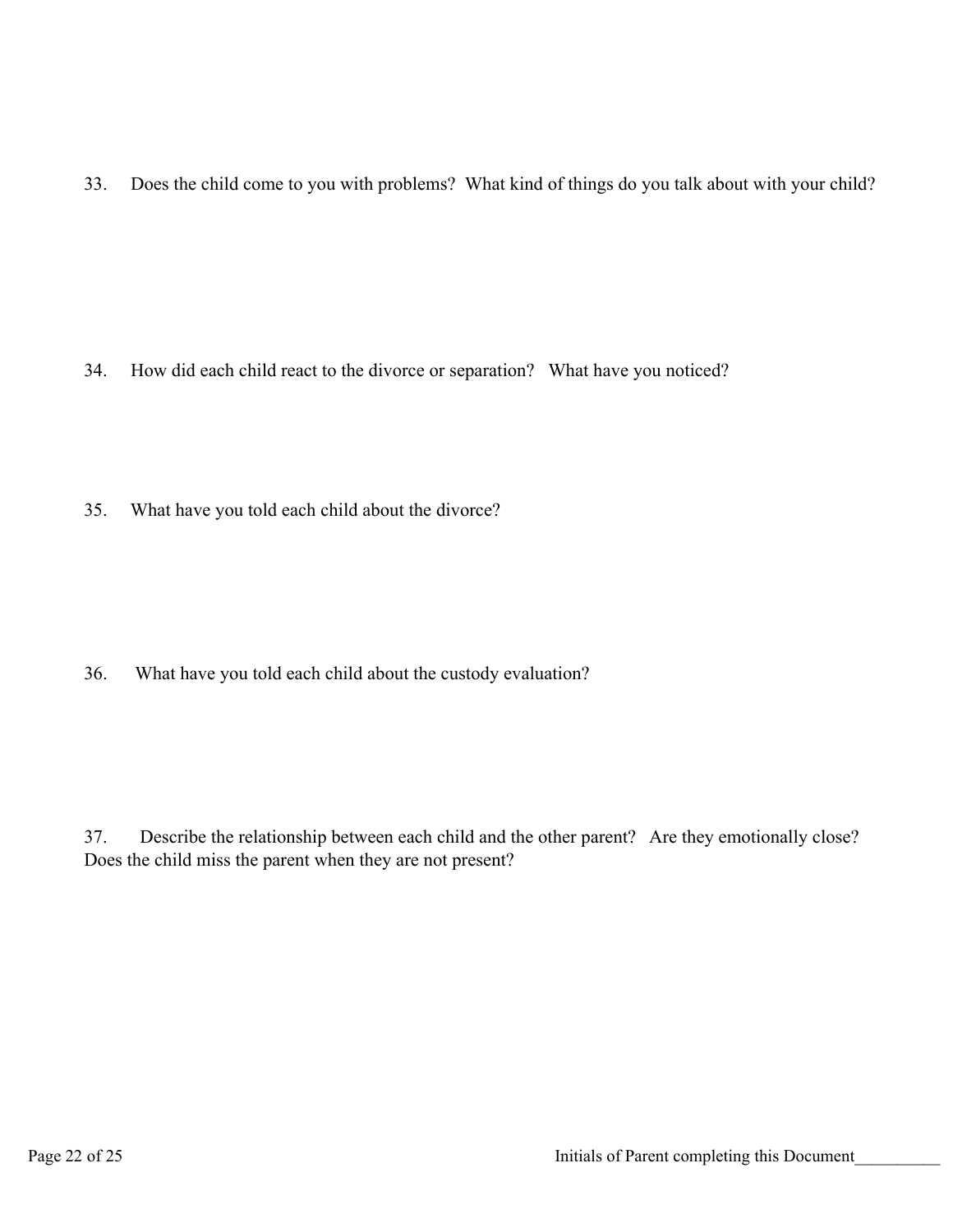38. What do you do when the child asks to see the other parent, not in accordance with the set time sharing or visitation plan? How often does this occur? Do you notice a pattern to these kinds of requests (e.g. when the child has broken a rule, is tired or the like)?

39. What do you do if the child asks to telephone the other parent? How often does this occur?

40. Has any child ever refused to go with the other parent? How often has this occurred? What would you do if this occurred?

- 41. Does your child seem to miss the other parent when he or she is not present?
- 42. What kinds of things are you doing to encourage your child's relationship with the other parent?

43. What are your best qualities as a parent?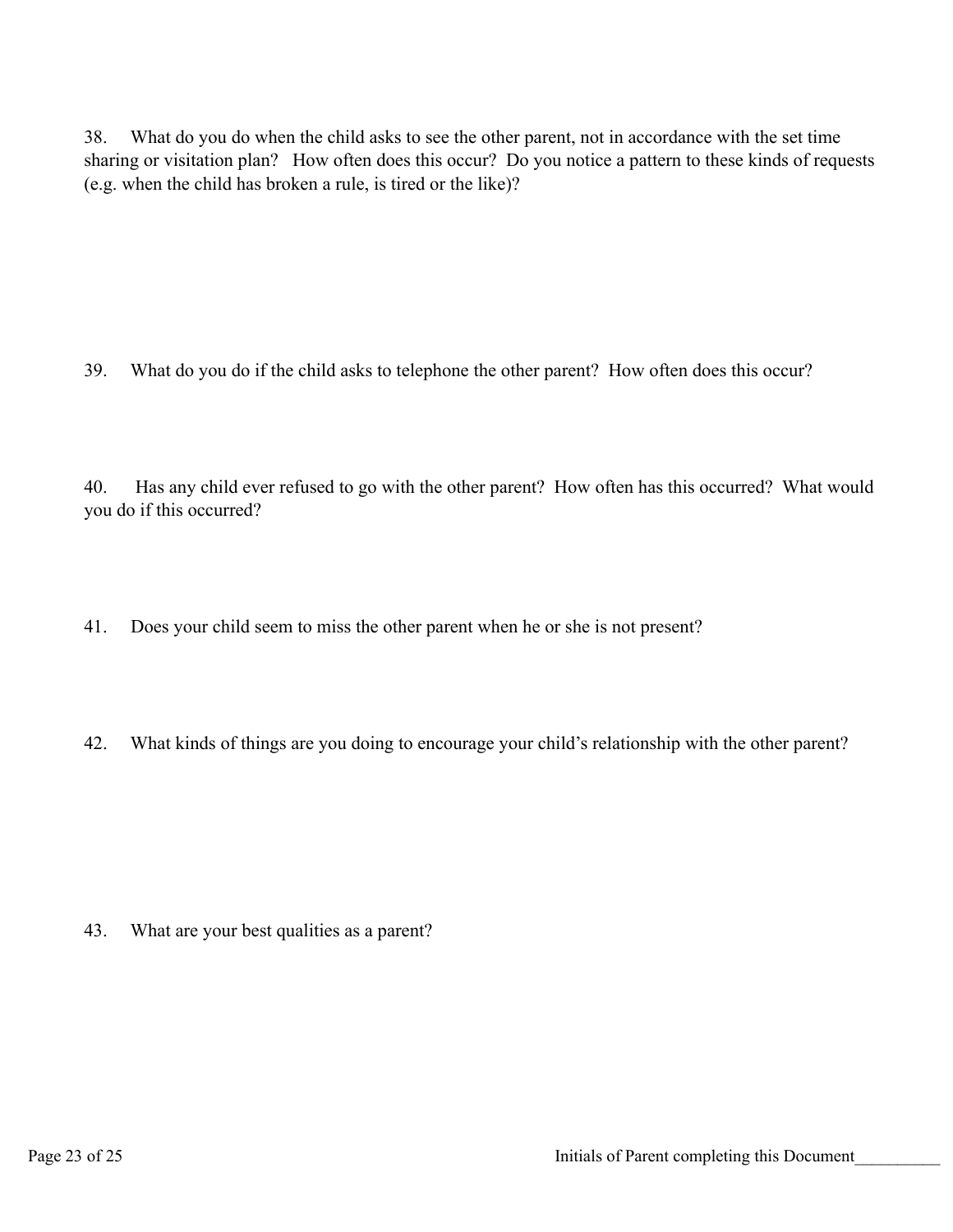44. What are your weaknesses as a parent?

45. What are the other parent's best qualities as a parent?

46. What are the other parent's weaknesses as a parent?

47. Are there stepparents involved in this matter? Describe the quality of each child's relationship with each stepparent. Describe your relationship with the significant other of your spouse.

45. What is the appropriate role for a stepparent to take? What kinds of behaviors would you expect from a stepparent?

46. Who does the transportation for the time-sharing and visitation plan? (Who drives?)

47. How was this decision made?